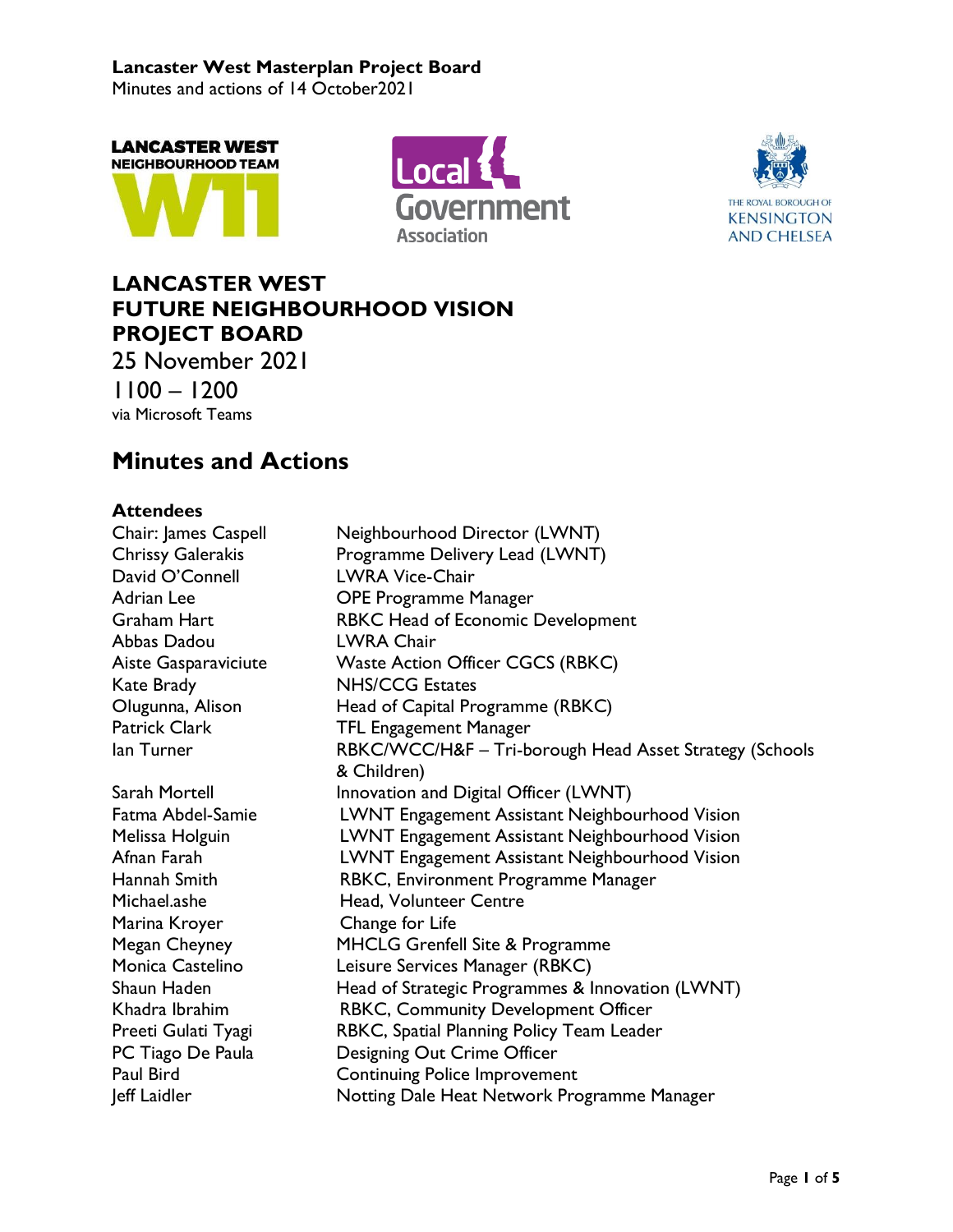Minutes and actions of 14 October 2021

#### **Arup**

Bettisabel Lamelo Farhat Nour Joana Ferro

#### **Apologies:**

| Donna Tilley           | London Fire Brigade                                           |
|------------------------|---------------------------------------------------------------|
| Abigail Raymond        | One Public Estate                                             |
| <b>Gaynor Driscoll</b> | Head of Public Health (RBKC)                                  |
| Mary Mullix            | Director - North Kensington Health Recovery                   |
| Ullash Karia           | RBKC, Head of Leisure                                         |
| Darren Peters          | London Fire Brigade                                           |
| Natasha Bishop         | RBKC Head of Early Help and Social Work                       |
| Aimee Kelleher         | Head Teacher, St Francis of Assisi                            |
| Andrew Hatch           | <b>TFL</b>                                                    |
| lain Killingbeck       | <b>TFL</b>                                                    |
| Nordeen Fahmy          | Head of Community Development, Engagement and Partnerships    |
|                        | (LWNT)                                                        |
| <b>Bob Klaber</b>      | Director of Strategy, Research & Innovation (Imperial College |
|                        | London)                                                       |
| Kate May               | Senior Public Health Strategist (Bi-Borough)                  |
| <b>Stuart Priestly</b> | <b>Chief Community Safety Officer (RBKC)</b>                  |
| Linda Hadri            | Head of Programme Management Office (MHCLG)                   |
| Anca Giurgiu           | Sustainability Programs Manager (RBKC)                        |
| Jez Dyer               | <b>One Public Estate</b>                                      |
| Adam Nicholson         | RBKC, Avondale Park Project Manager                           |
| Roger Winfield         | RBKC, Sports Contract officer                                 |
| Sam Woodhams           | <b>LFB</b>                                                    |
| Kerine De-Freitas      | <b>RBKC - Property Services</b>                               |
| <b>Kevin Ramsey</b>    | <b>RKBC Grenfell Community Manager</b>                        |

#### **1.0 REVIEW OF ACTIONS**

- 1.1 James Caspell took us through the actions from the last Project Boards and confirmed completion and progress.
	- $\Box$ Services Map is currently being built and will be shared once completed. Project Board members to expect follow up on services if questions arise.
	- $\Box$ Playbook and Baseline Report to be shard in December

#### **2.0YOU SAID, WE DID**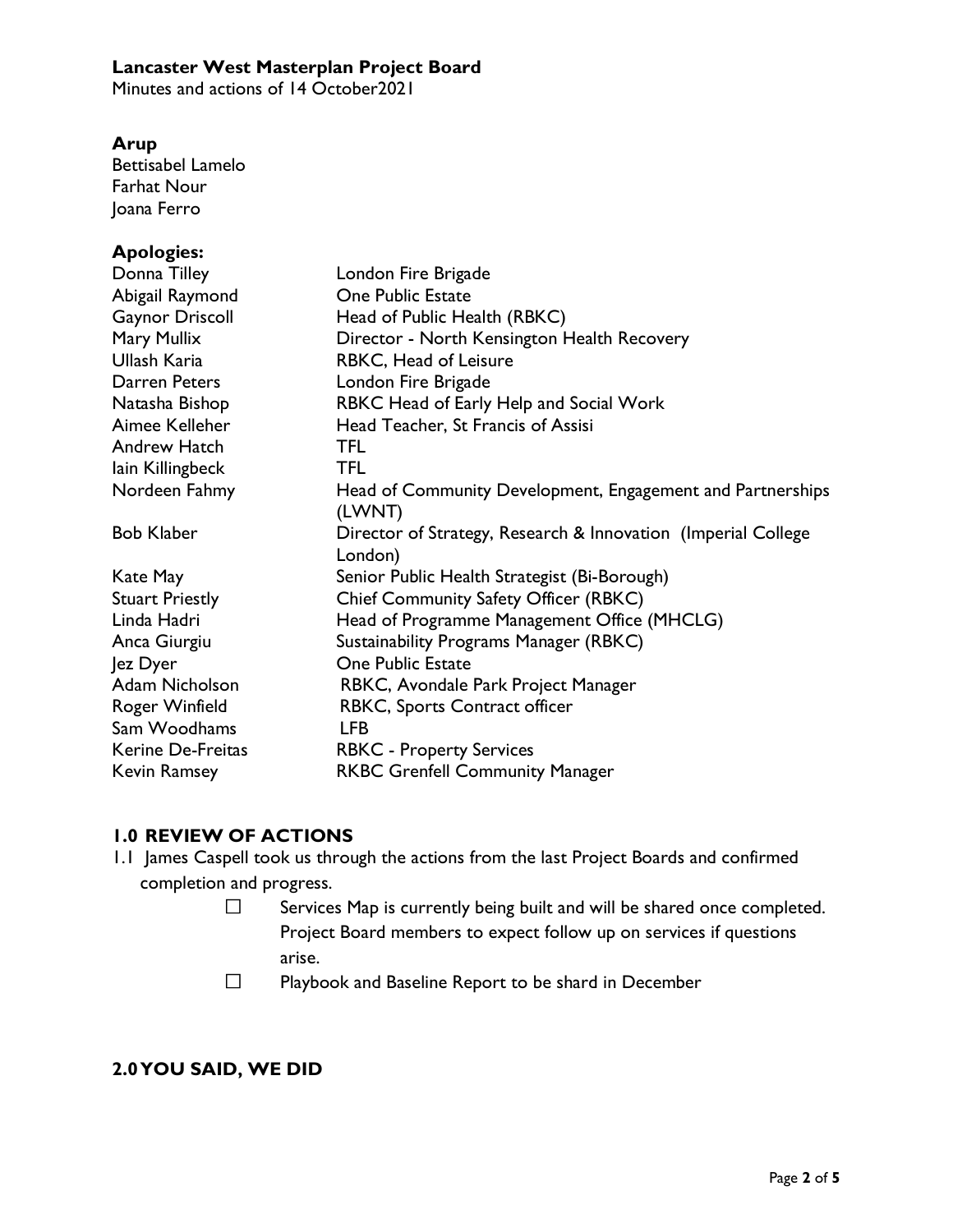Minutes and actions of 14 October2021

- 2.1 James Caspell took the Project Board through the next standing item on the agenda You Said, We Did – to ensure we remain accountable to what residents tell us with regards to this Future Neighbourhood Vision, and how the programme incorporates that feedback
- 2.2 New additions include:
	- П Introduction of new members to the Project Board following feedback that we want to involve broader set of stakeholders
	- $\Box$ Engagement approach included drawing from pre-existing engagement data as feedback was that residents have told us a lot of what they want to see before

#### **3.0PROGRESS TO DATE**

3.1 Chrissy Galerakis gave the Project Board a recap of the Future Neighbourhood Vision Programme and Engagement that has occurred to date to get us to this point

**LANCASTER WEST FUTURE NEIGHBOURHOOD VISION** The process of developing this Lancaster West Future Neighbourhoods Vision can be broken down into five phases of working with residents: Establishing and empowering a group of residents to develop new skills in community engagement, **EMPOWER** communication and as advocates of the vision, supporting co-design throughout the proces Building a picture of the current context in Lancaster West Estate and broader neighbourhood through **UNDERSTAND** understanding the needs and aspirations of residents, while mapping the current services offered. Creating a playbook of potential solutions and opportunities to address identified gaps, drawing **INSPIRE** inspiration from best practice around the world. Building a list of opportunities, activities and service improvements specific to Lancaster West Estate **EXPLORE** and broader area drawing from an understanding of needs, options and inspiration. Co-designing one exemplar project with the community and stakeholders to demonstrate the value of the vision, and set the tone for further delivery. **DEMONSTRATE** 

#### **LANCASTER WEST FUTURE NEIGHBOURHOOD VISION TIMELINE**

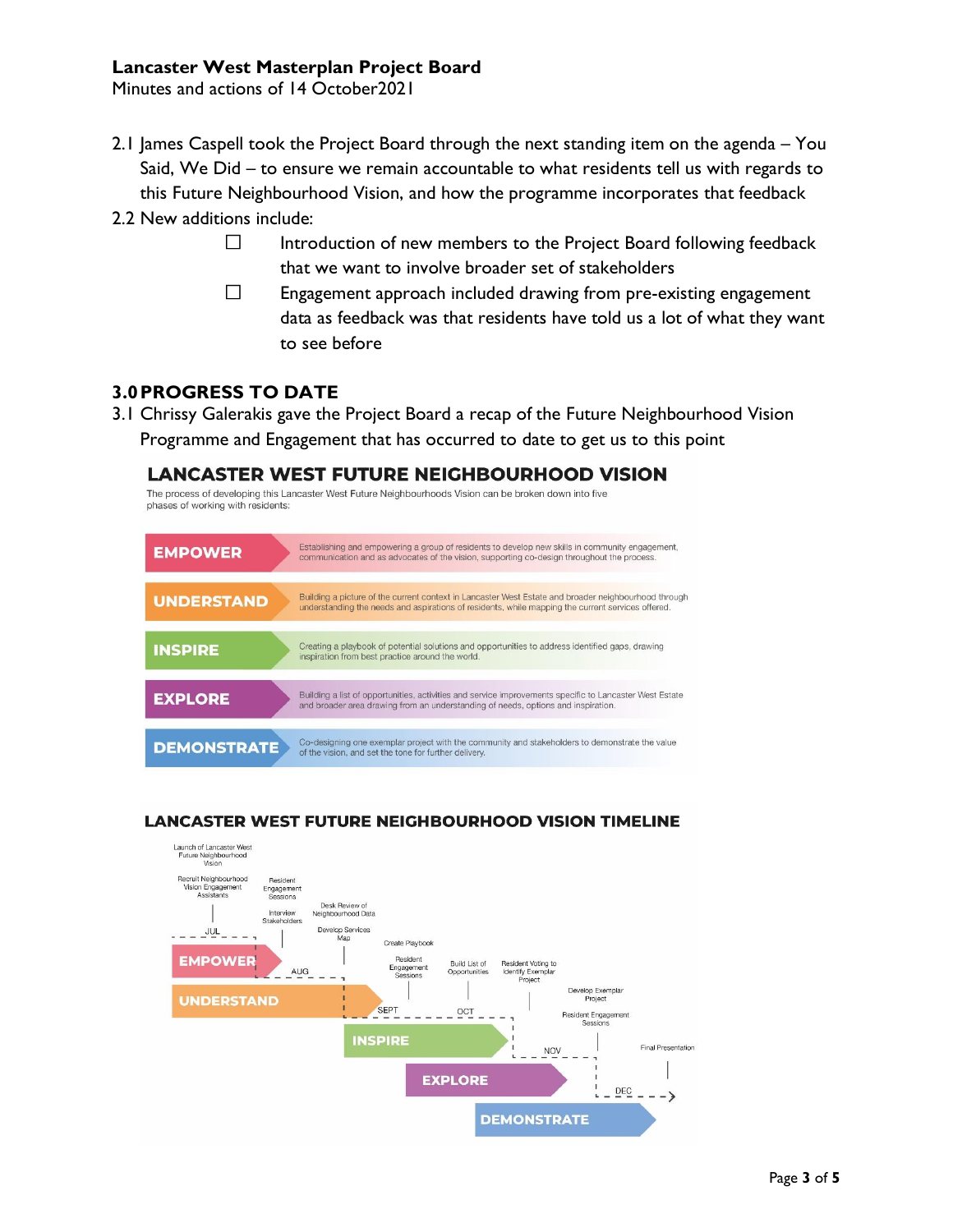Minutes and actions of 14 October2021

### **4.0SHORTLISTING OF EXEMPLAR PROJECT**

- 4.1 Betti Lamelo from ARUP took the Project Board through the methodology to evidence how the project ideas mapped in the Opportunities Map were identified, tested and validated.
	- $\Box$ Needs Assessment Conducted – secondary data and interviews with stakeholders
	- $\Box$ 15 ideas presented at Community Day 1.0, Sep 2021 for feedback from community
	- $\Box$ 23 pilot projects presented at Community Day 2.0, Oct 2021 for feedback from community
	- $\Box$ 23 pilot projects workshopped with Project Board, Oct 2021
	- $\Box$ Potential locations mapped to Opportunities Map
	- $\Box$ Opportunities Matrix developed that ranked and scored projects based on:
		- 4.1..1 Need
		- 4.1..2 Co-Benefit
		- 4.1..3 Deliverability
		- 4.1..4 Alignment with other funding opportunities and projects
- 4.2 Betti Lamelo from ARUP explained the shortlisting process for the Exemplar Project
	- $\Box$ Projects with a high – medium chance of funding
	- $\Box$ Projects that are deliverable in a short – medium term
	- $\Box$ Projects ranked by resident need following all engagement activities
- 4.3 Chrissy Galerakis highlighted that all projects will remain part of the Future Neighbourhood Vision package and will look to be prioritised, assessed and a way forward planned following the ARUP portion of this project. This shortlisting is just to identify one project to work with ARUP on as part of the Demonstrate Phase of the project.

## **5.0EXEMPLAR PROJECT: TRAINING AND EMPLOYMENT CENTRE BRAINSTORM**

- 5.1 Betti Lamelo from ARUP outlined the successful project as the Training and Employment Centre which ranked very highly in terms of resident need and interest, is a project that can be phased to deliver some elements in the short term, and other elements in the longer term, and has high potential for funding opportunities.
- 5.2 Two key questions were brainstormed with the Project Board using a Miro Board [\(https://miro.com/app/board/o9J\\_lgjS0kA=/\)](https://miro.com/app/board/o9J_lgjS0kA=/)
	- $\Box$ What kind of training, employment or support you think should be part of the Lancaster West Training and Employment Centre?